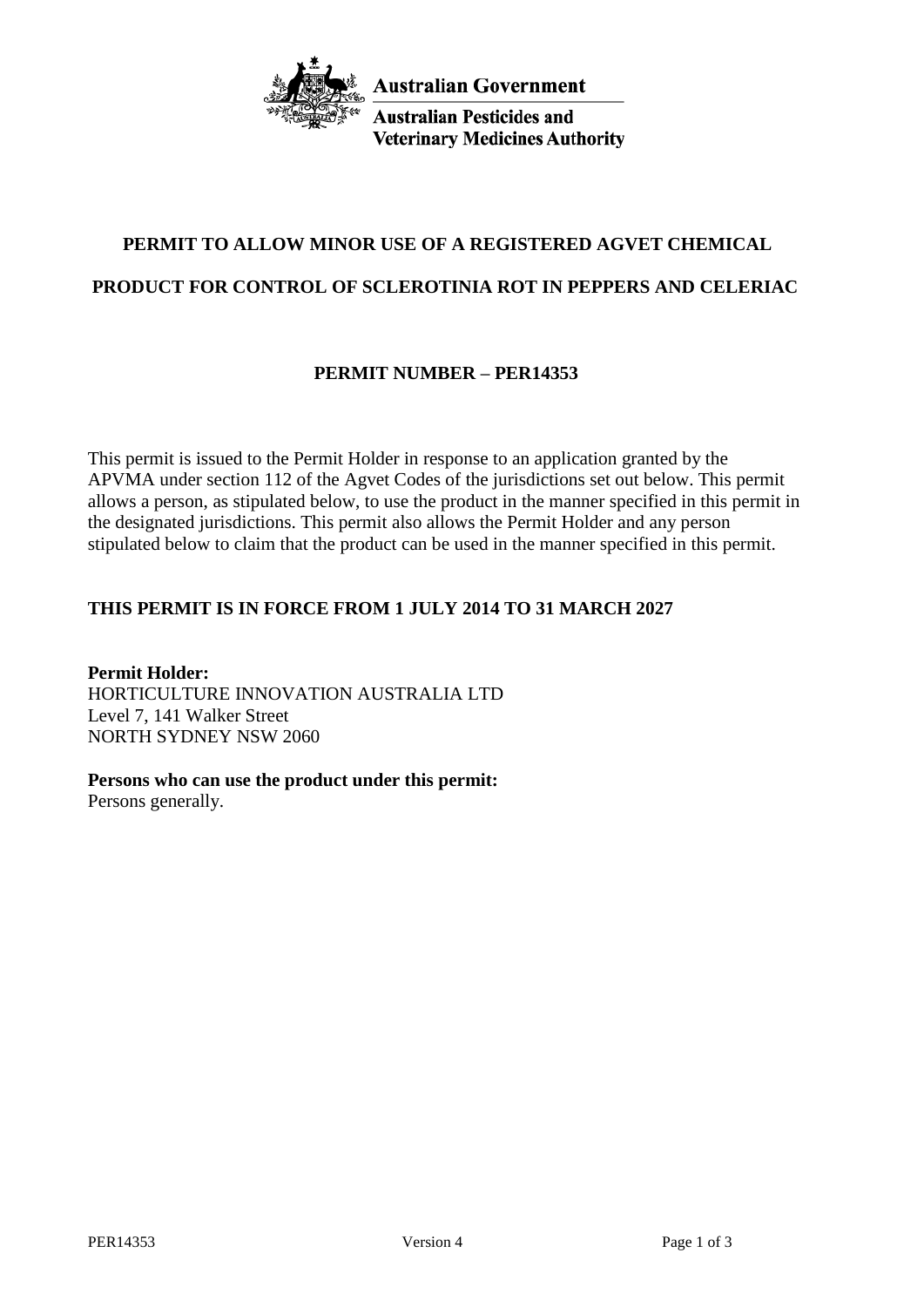### **CONDITIONS OF USE**

### **Products to be used:**

ROVRAL LIQUID FUNGICIDE (APVMA No. 30462) PLUS OTHER REGISTERED PRODUCTS Containing: 250 g/L IPRODIONE as the only active constituent.

### ROVRAL AQUAFLO FUNGICIDE (APVMA No. 45725) PLUS OTHER REGISTERED PRODUCTS Containing: 500 g/L IPRODIONE as the only active constituent.

#### **Directions for Use:**

| Crop                                        | <b>Disease</b>                | Rate                                         |                                              |
|---------------------------------------------|-------------------------------|----------------------------------------------|----------------------------------------------|
| Peppers                                     | Sclerotinia rot               | $250$ g/L products                           | $500$ g/L products                           |
| Including Capsicum,<br>Chillies and Paprika | (Sclerotinia<br>sclerotiorum) | $1-2$ L/ha                                   | $0.5 - 1$ L/ha                               |
| (field and protected<br>cropping)           |                               | where spray volume is<br>less than 1000 L/ha | where spray volume is<br>less than 1000 L/ha |
|                                             |                               | <b>OR</b>                                    | <b>OR</b>                                    |
|                                             |                               | 100-200 mL/100 L                             | 50-100 mL/100 L                              |
|                                             |                               | where spray volume<br>exceeds 1000 L/ha      | where spray volume<br>exceeds 1000 L/ha      |
|                                             |                               |                                              |                                              |
| Celeriac                                    | Sclerotinia rot               | $250$ g/L products                           | $500$ g/L products                           |
| (field cropping only)                       | (Sclerotinia<br>sclerotiorum) | 2 L/ha                                       | 1 L/ha                                       |
|                                             |                               | where spray volume is<br>less than 1000 L/ha | where spray volume is<br>less than 1000 L/ha |
|                                             |                               | <b>OR</b>                                    | <b>OR</b>                                    |
|                                             |                               | 150-200 mL/100 L                             | 75-100 mL/100 L                              |
|                                             |                               | where spray volume<br>exceeds 1000 L/ha      | where spray volume<br>exceeds 1000 L/ha      |

#### **Critical Use Comments:**

- Apply as a foliar spray as soon as conditions favour disease development.
- Apply using boomspray, knapsack, handgun or equivalent.
- Apply in sufficient water volume to achieve thorough coverage of all foliage.
- Use the higher rate when disease pressure is severe.

#### Peppers:

- DO NOT apply more than 2 applications per crop.
- DO NOT apply less than 14 days after the initial treatment.

## Celeriac:

- DO NOT apply more than 3 applications per crop.
- DO NOT apply less than 14 days after the last treatment.